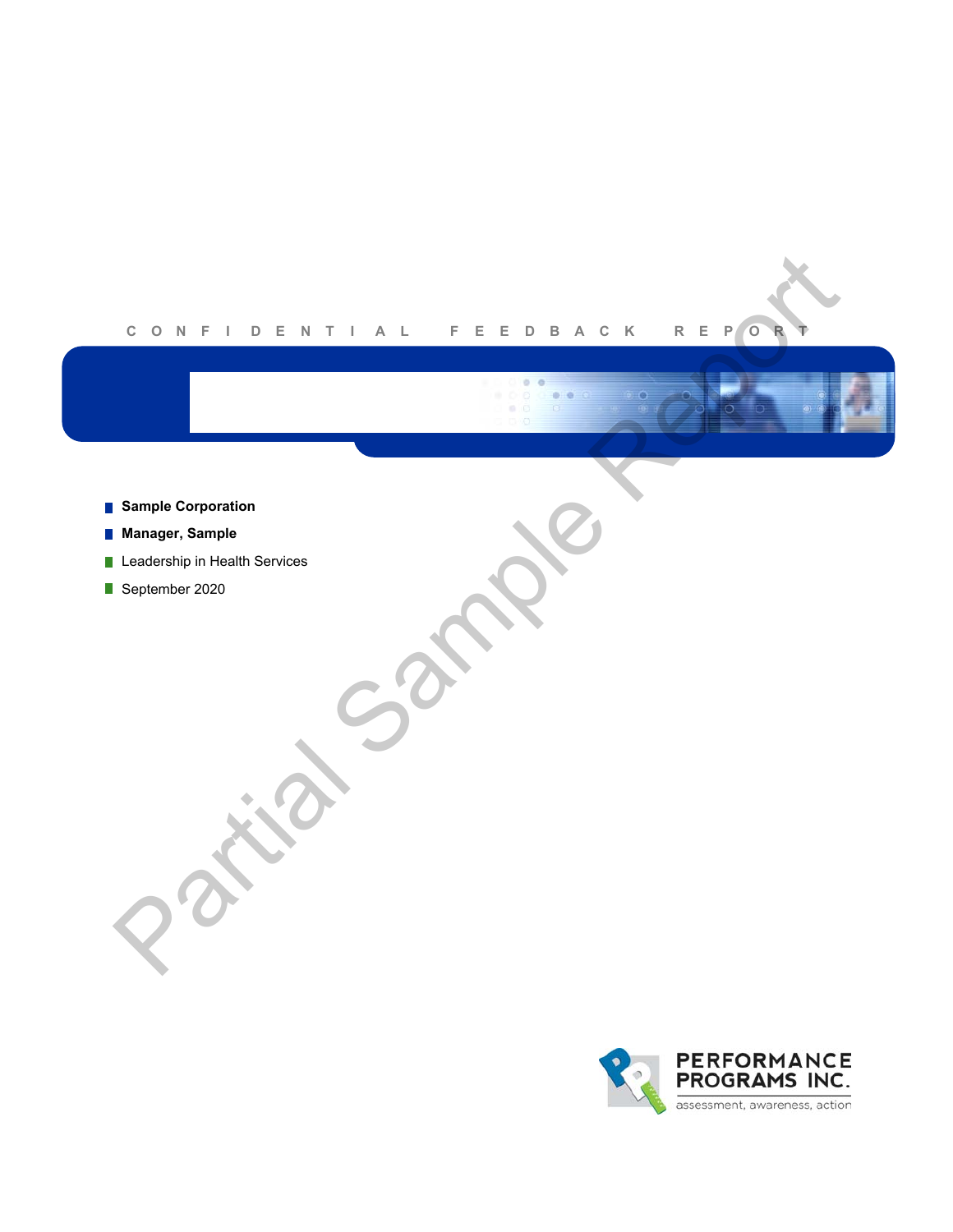

Report designed and created by The Booth Company Task Cycle® name and image are registered trademarks of the Clark Wilson Group, Inc. Task Cycle® survey content is copyrighted by the Clark Wilson Group, Inc.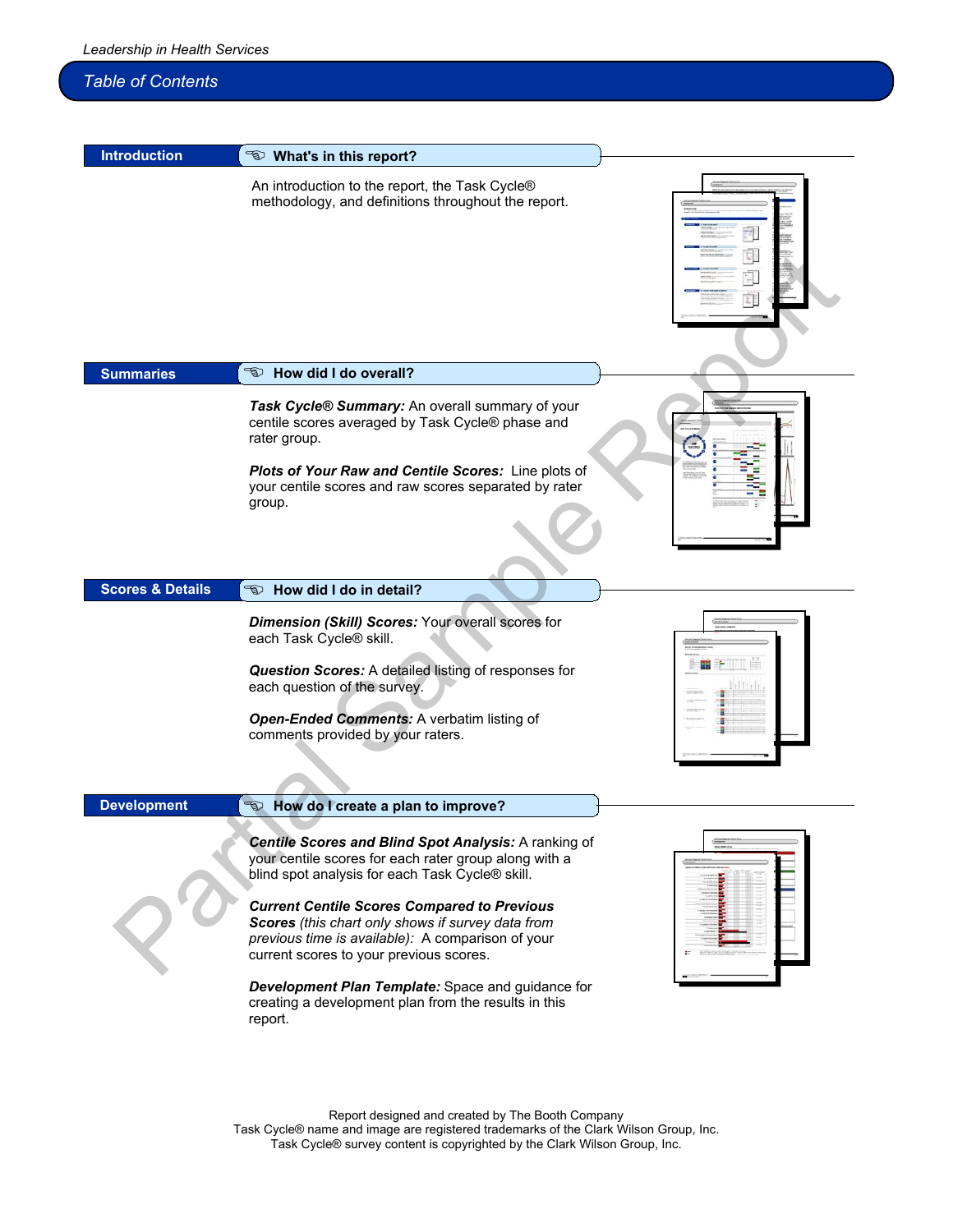### **Introduction**

# *What's in this report?*

Before you begin analyzing this report, make sure you are mindful of what you want to achieve in your work and career. Take a few moments to also think about your present job, the people with whom you work, and the environment in which you work. Your raters draw on recent experiences, such as the last few projects or previous year, when evaluating your management practices.

### **THE TASK CYCLE®**

The feedback in this report is organized into six phases of activity that all executives, leaders and managers engage in, called the Task Cycle®. The Task Cycle® is a sequential, valid organizing tool that can help you know where to focus your development.



### **Task Cycle® Phases**

I. ENTREPRENEURIAL VISION

II. PLANNING FOR THE FUTURE

III. MAXIMIZING HUMAN RESOURCES

IV. FEEDBACK

V. DRIVING TOWARD RESULTS

VI. RECOGNITION

### **Why you should care about the Task Cycle®**

**1.** The Task Cycle® organizes all of your feedback data into logical, business-relevant categories of action, which will help you to focus and direct your developmental activity.

**2.** The Task Cycle® is organized sequentially, with the phases of greatest leverage appearing first. As a result, if you focus on developing capacity in the earliest phases of the cycle, you will see the greatest benefit to your entire performance as a manager.

**3.** Your performance across the Task Cycle® phases predicts how others perceive the impact of your efforts.

## **IMPACT OR OUTCOMES**



The dimensions that make up the phases of the Task Cycle® are the fundamental skills. The Outcome or Impact dimensions that follow show the effect of the Task Cycle® skills on how others perceive you. Your skill competence is integral to the impression you make.

# **KEY TERMS AND CONCEPTS**

### **Raw Score**

This is the actual score that was given to you by those who completed the survey.

### **Centile**

This compares your scores to everyone else who has taken the survey. If your centile score for a particular skill is "30," it means that 30% of the individuals who have taken the survey scored lower than you (and 70% scored higher). Centile scores are presented frequently throughout the report, and are intended to give you a competitive analysis of how your leadership skills compare to others in similar professional situations. TASK CYCLE®<br>
Seachack in this report is organized into six<br>
The dimensions that make up the phases of the Task<br>
seases engage in, called the Task Cycle®. The<br>
Sease are the fundamental skills. The Outcome or<br>
Cycle® Base

### **Situational Scales (\*\*\*)**

Dimensions marked with (\*\*\*) are dimensions on which high scores are not necessarily desirable. When these are the only strengths in a profile, it indicates that the leader is pushing, not leading. However, when balanced with solid leadership skills and used strategically, they can significantly enhance your leadership abilities.

### **Consistency or Differences Between Raters**

Look for such distinguishing characteristics as consistencies between different rater levels. If all of your raters rated you extremely low in particular dimensions, these may be good areas in which to focus your plans for development.

Differences between scores, especially self and others, can provide very useful clues. Remember that all of your ratings depend on the visibility of your skills to different raters. Direct Reports might have a better understanding of your skills in a particular area, so their scores in that area might be more important to you than scores provided by Peers.

Copyright © The Clark Wilson Group, Inc. Performance Programs, Inc. 1-860-388-9422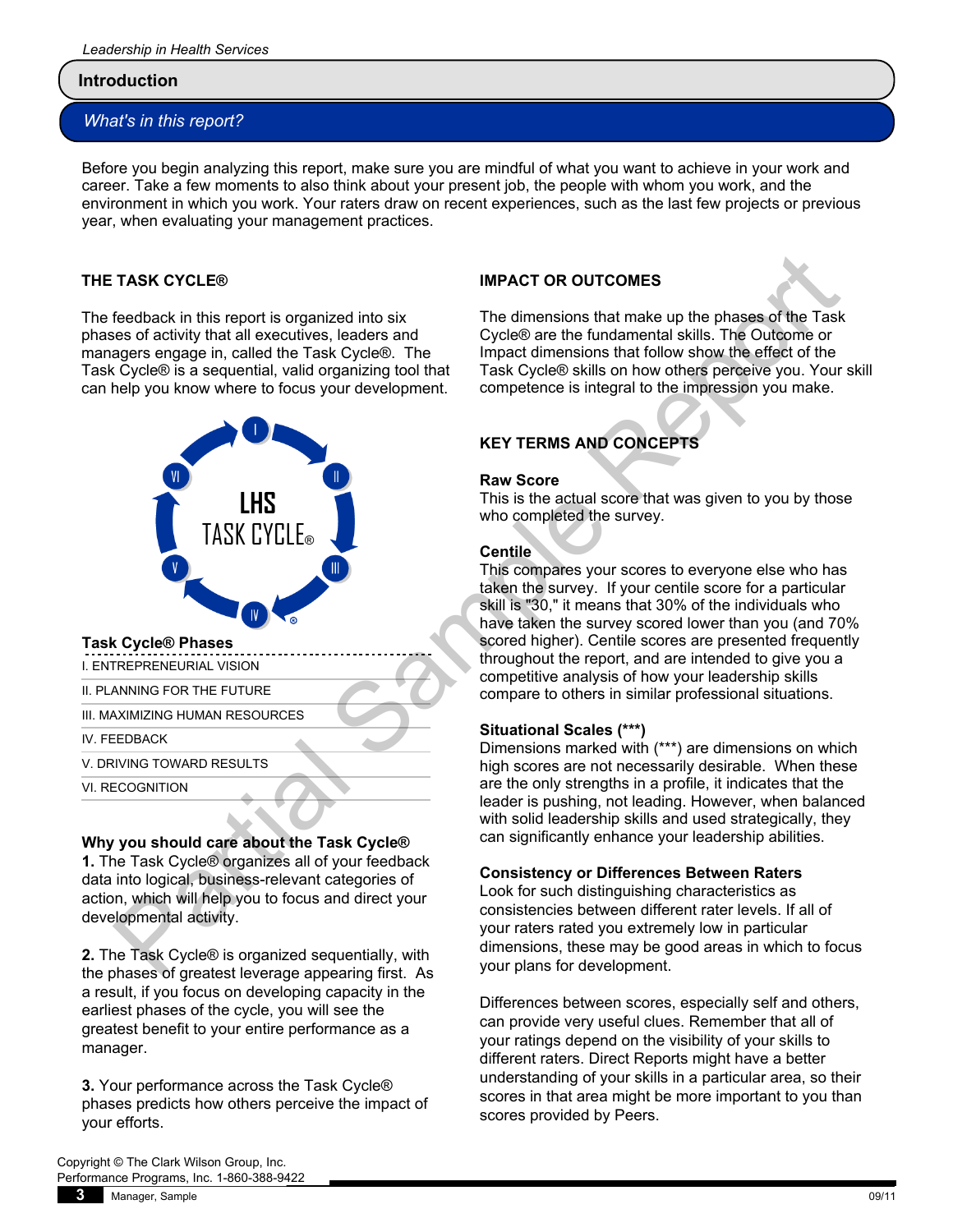### **Summaries**

*How did I do overall?*



### **TASK CYCLE® SUMMARY**

All of your centile scores are averaged and are shown for each phase of the Task Cycle®. Consider the Task Cycle® when looking at your scores, keeping in mind the importance of the Task Cycle® sequence. Its premise states that some tasks come first in time and importance. Mastery of the intital tasks influences mastery of the following tasks.



Note that situational scales, identified by 3 asterisks (\*\*\*), are interpreted in light of the situation and therefore are not included in the summary.



# **PLOTS OF RAW AND CENTILE SCORES**

All of your raw scores for each dimension are presented separately for each rater level on the plot at the top of the page. The scores you gave yourself (via your self-survey) are also plotted. Compare different rater levels and look for trends. A legend showing the colors for each rater level is located at the bottom of the page.

The centile plot shows a summary of your scores for each dimension and serves as the primary interpretation tool for many users. All of your centile scores for each dimension are presented separately for each rater level on the plot. The scores you gave yourself are also plotted.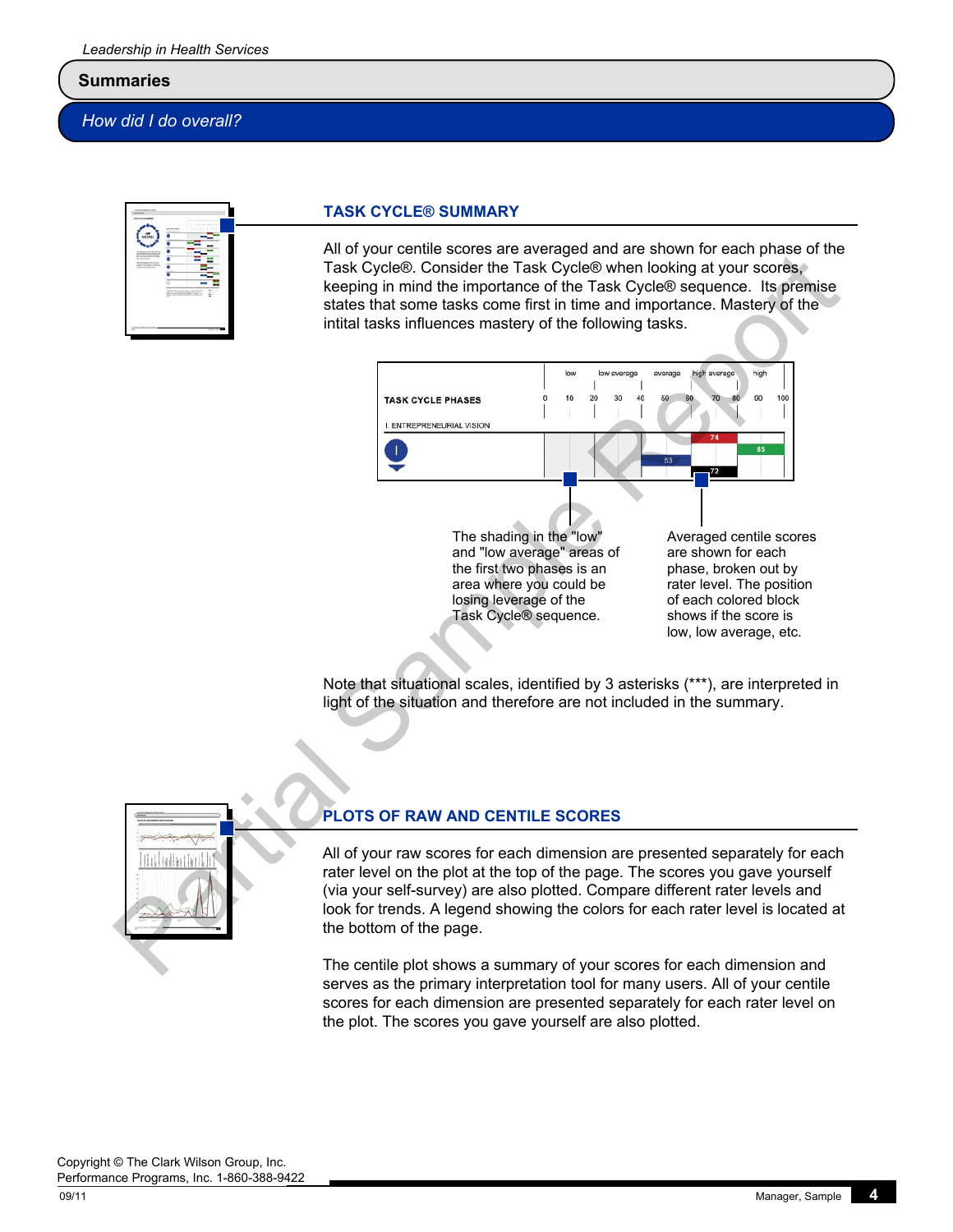### **Summaries**

### **TASK CYCLE® SUMMARY**



**Importance of the Task Cycle**® Its premise states that some tasks come first in time and importance. Mastery of the initial tasks influences mastery of the following tasks.

Scores that land in the shaded areas indicate an area that you may be losing leverage within the Task Cycle®. Review your dimension scores for a better analysis.

 $\blacksquare$  Peers **Reports Supv** Self

Supv2

|                                                                                                                                                                                          |                                 |         | PHASE CENTILE AVERAGES BY RATER GROUP |                          |                 |           |
|------------------------------------------------------------------------------------------------------------------------------------------------------------------------------------------|---------------------------------|---------|---------------------------------------|--------------------------|-----------------|-----------|
|                                                                                                                                                                                          |                                 | low     | low<br>average                        | average                  | high<br>average | high      |
|                                                                                                                                                                                          | <b>TASK CYCLE® PHASES</b>       | 0<br>10 | 20<br>40<br>30                        | 50<br>60                 | 70<br>80        | 90<br>100 |
| <b>LHS</b>                                                                                                                                                                               | I. ENTREPRENEURIAL VISION       |         |                                       |                          |                 |           |
| TASK CYCLE®                                                                                                                                                                              |                                 |         | 30<br>39                              | 42<br>45<br>50           |                 |           |
|                                                                                                                                                                                          | II. PLANNING FOR THE FUTURE     |         |                                       |                          |                 |           |
| <code>nportance</code> of the Task Cycle $\circledR$<br>s premise states that some<br>isks come first in time and<br>nportance. Mastery of the initial<br>isks influences mastery of the | III. MAXIMIZING HUMAN RESOURCES |         | 35<br>37                              | 42<br>50<br>$50-1$<br>49 |                 |           |
| <b>Ilowing tasks.</b>                                                                                                                                                                    |                                 |         | 39                                    |                          |                 |           |
| cores that land in the shaded<br>reas indicate an area that you<br>and you<br>hay be losing leverage within<br>the Task Cycle®. Review your<br>imension scores for a better              | IV. FEEDBACK                    |         | 37<br>35                              | 43                       |                 |           |
| nalysis.                                                                                                                                                                                 |                                 |         | 38                                    | 53<br>53<br>46           |                 |           |
| Peers                                                                                                                                                                                    |                                 |         |                                       | 55                       |                 |           |
| Reports<br>Supv                                                                                                                                                                          | V. DRIVING TOWARD RESULTS       |         |                                       |                          |                 |           |
| Self<br>Supv2                                                                                                                                                                            |                                 |         | 38<br>40<br>35                        | 45                       |                 |           |
|                                                                                                                                                                                          |                                 |         |                                       | 59                       |                 |           |
|                                                                                                                                                                                          | VI. RECOGNITION                 |         |                                       |                          |                 |           |
|                                                                                                                                                                                          |                                 |         | 38<br>38<br>27                        | 45<br>54                 |                 |           |
|                                                                                                                                                                                          | <b>RESIDUAL IMPACT</b>          |         |                                       |                          |                 |           |
|                                                                                                                                                                                          |                                 |         | 39<br>33                              | 41                       |                 |           |
|                                                                                                                                                                                          |                                 |         |                                       |                          |                 |           |

| 39              |                 |  |
|-----------------|-----------------|--|
|                 | $\sqrt{41}$     |  |
| 33 <sup>1</sup> |                 |  |
| 25              |                 |  |
|                 | $\overline{A4}$ |  |

Copyright © The Clark Wilson Group, Inc. Performance Programs, Inc. 1-860-388-9422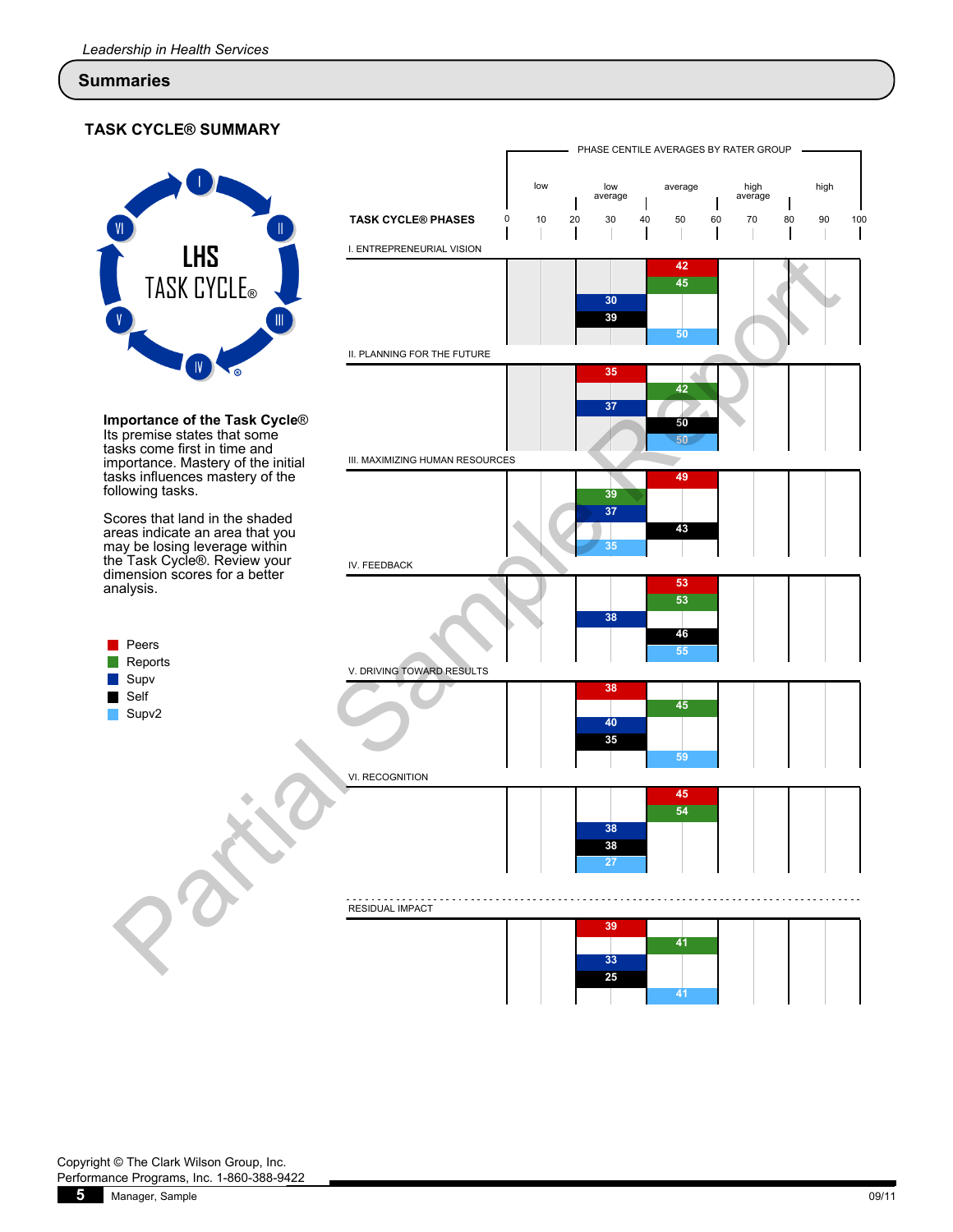# **Summaries**

# **PLOTS OF YOUR RAW AND CENTILE SCORES**

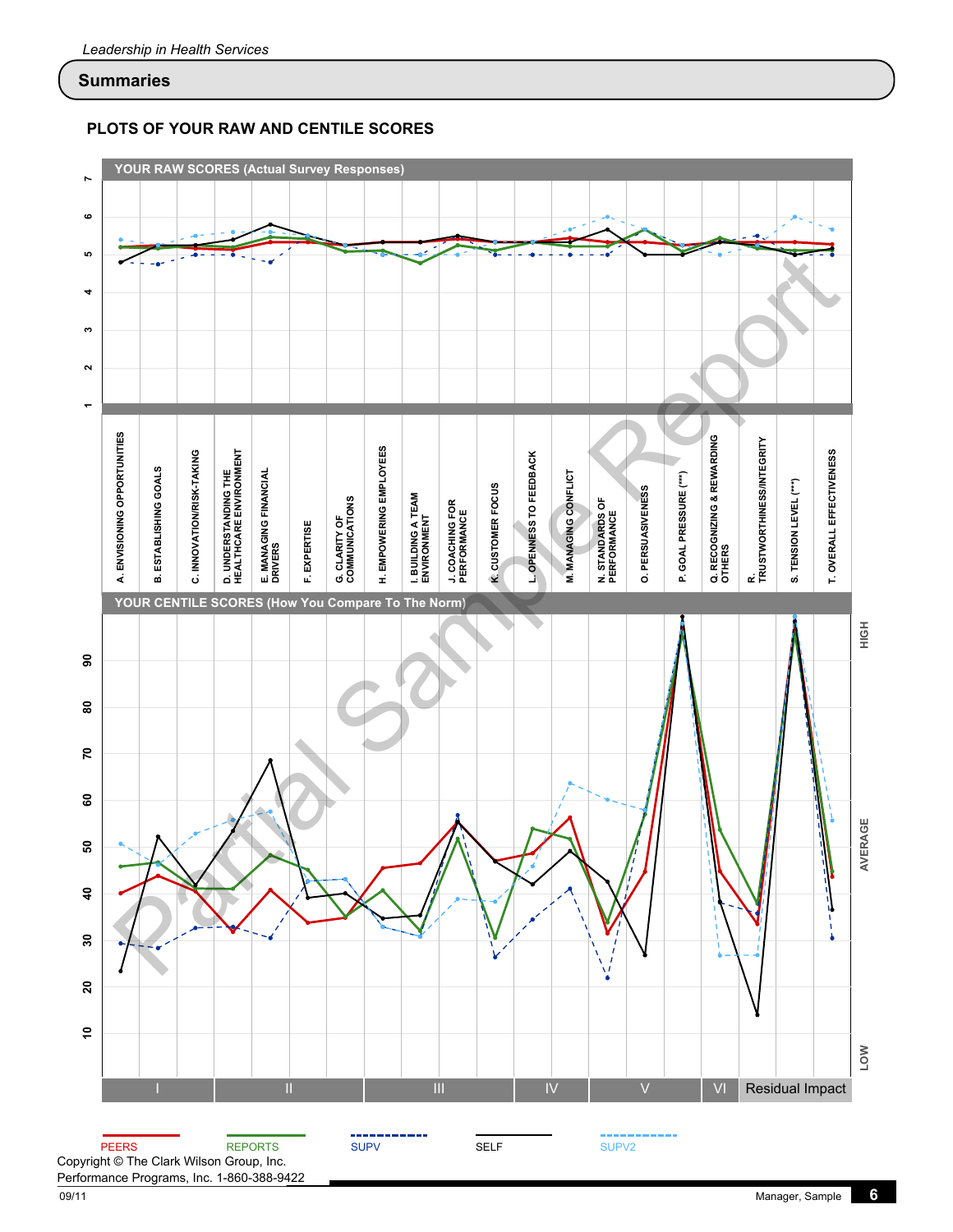*How did I do in detail?*

|                                                                                                         | ٦<br>ĩ<br>π | iΠ<br>٠<br>Ī<br>I<br>I | ı |                                              |  |
|---------------------------------------------------------------------------------------------------------|-------------|------------------------|---|----------------------------------------------|--|
| ---<br>16<br>٠<br>÷<br>t.<br>×<br>$\sim$<br>š<br>$\overline{a}$<br>٠<br>٠<br>٠<br>ł<br>ĉ<br>÷<br>$\sim$ | ٠<br>۰<br>÷ | ļ<br>ļ<br>ī<br>a,<br>s | ī | ī<br>=<br>n<br>٠<br>í<br>world by<br>--<br>٠ |  |

#### **DIMENSION AND QUESTION SCORES**

#### **Dimension (Skill) Scores**

The dimension table allows you to compare your rankings on each dimension from each rater group.

- · Most participants will have separate rows for direct reports, peers, a supervisor and self.
- · Peers and reports are not broken out separately when the minimum number required to protect rater anonymity are not completed by the survey deadline.

#### **Question Scores**

Below the dimension table you will see data for each question making up the dimension. This includes: average score, standard deviation, exact frequency of the "NR" and "1-7" ratings, and, if you have taken the survey before, previous average scores. Dimension for Mail Scores<br>
The dimension table allows you to compare your rankings on each<br>
dimension form each rate group.<br>
• Most participants will have separate rows for direct reports, peers, a<br>
supervisor and set.<br>
•



### **OPEN-ENDED COMMENTS**

Written comments from your raters shown exactly as they were entered into the web survey, without editing.

- · Comments are organized according to rater levels.
- · Raters were discouraged from referring to events or using language that would identify them.
- · Comments are randomized within the different rating groups.

Copyright © The Clark Wilson Group, Inc. Performance Programs, Inc. 1-860-388-9422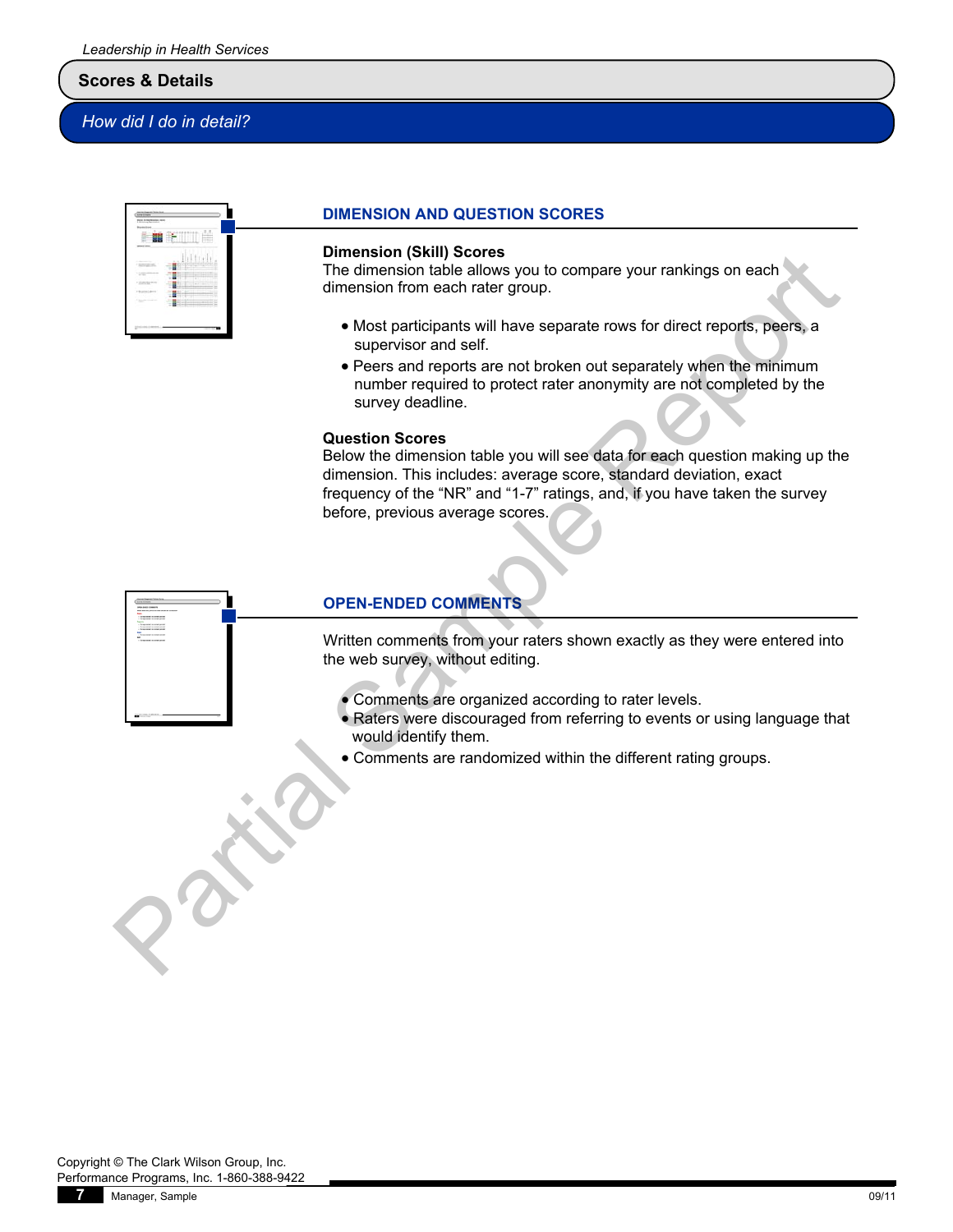# I. ENTREPRENEURIAL VISION

**A. Envisioning Opportunities**

#### **Dimension Scores**

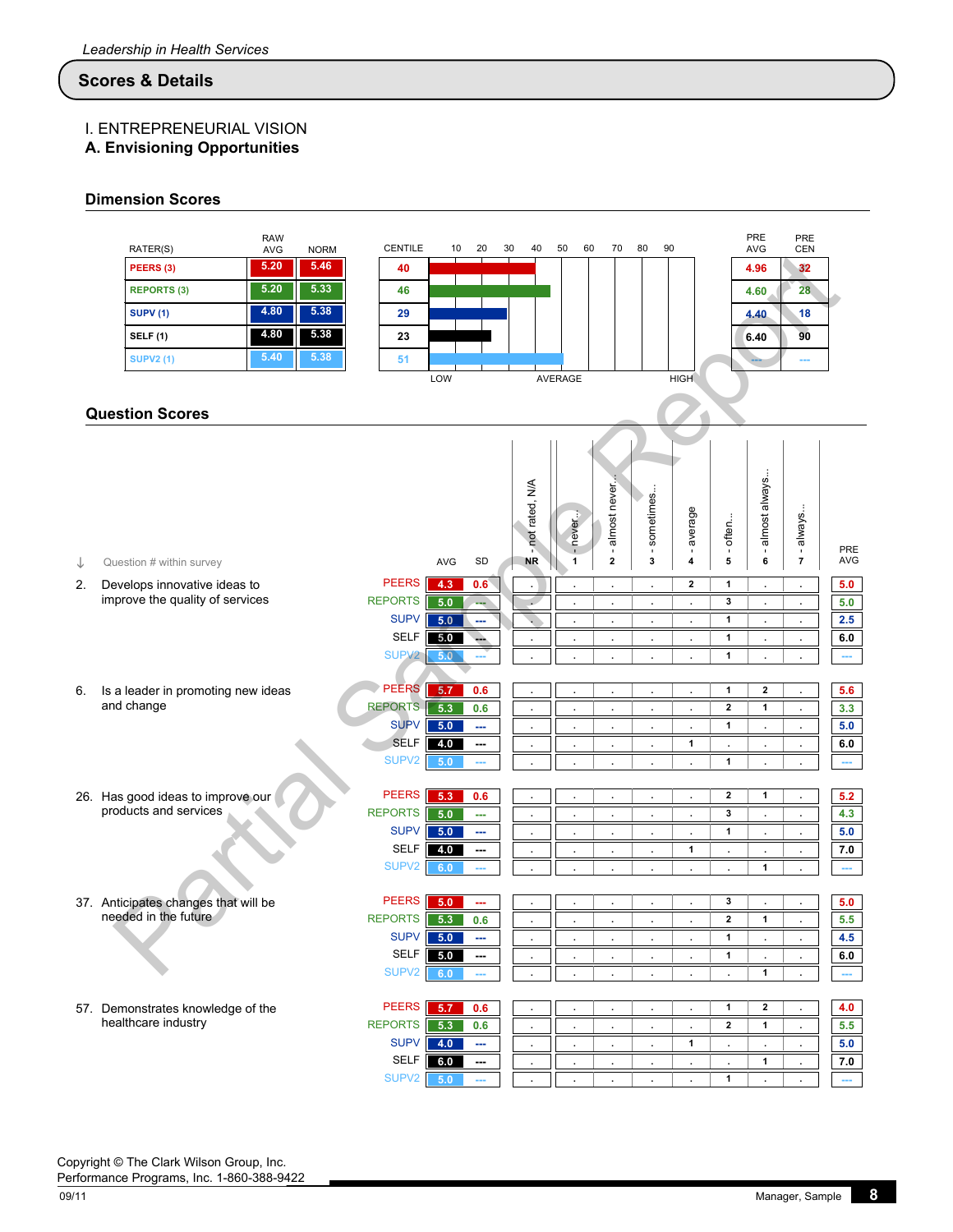### **OPEN-ENDED COMMENTS**

#### *What does this person do that should be continued?*

### **Peers**

- $\triangleright$  Survey received; no comment provided
- $\blacktriangleright$  Survey received; no comment provided
- $\triangleright$  Survey received; no comment provided

#### **Reports**

- $\triangleright$  Survey received; no comment provided
- $\blacktriangleright$  Survey received; no comment provided
- $\blacktriangleright$  Survey received; no comment provided Survey received; no comment provided<br>Survey received; no comment provided<br>Survey received: no comment provided<br>We are vertex to comment provided<br>Survey received: no comment provided<br>Survey received: no comment provided<br>Sur

#### **Supv**

 $\triangleright$  Survey received; no comment provided

#### **Self**

 $\triangleright$  Survey received; no comment provided

#### **Supv2**

 $\triangleright$  Survey received; no comment provided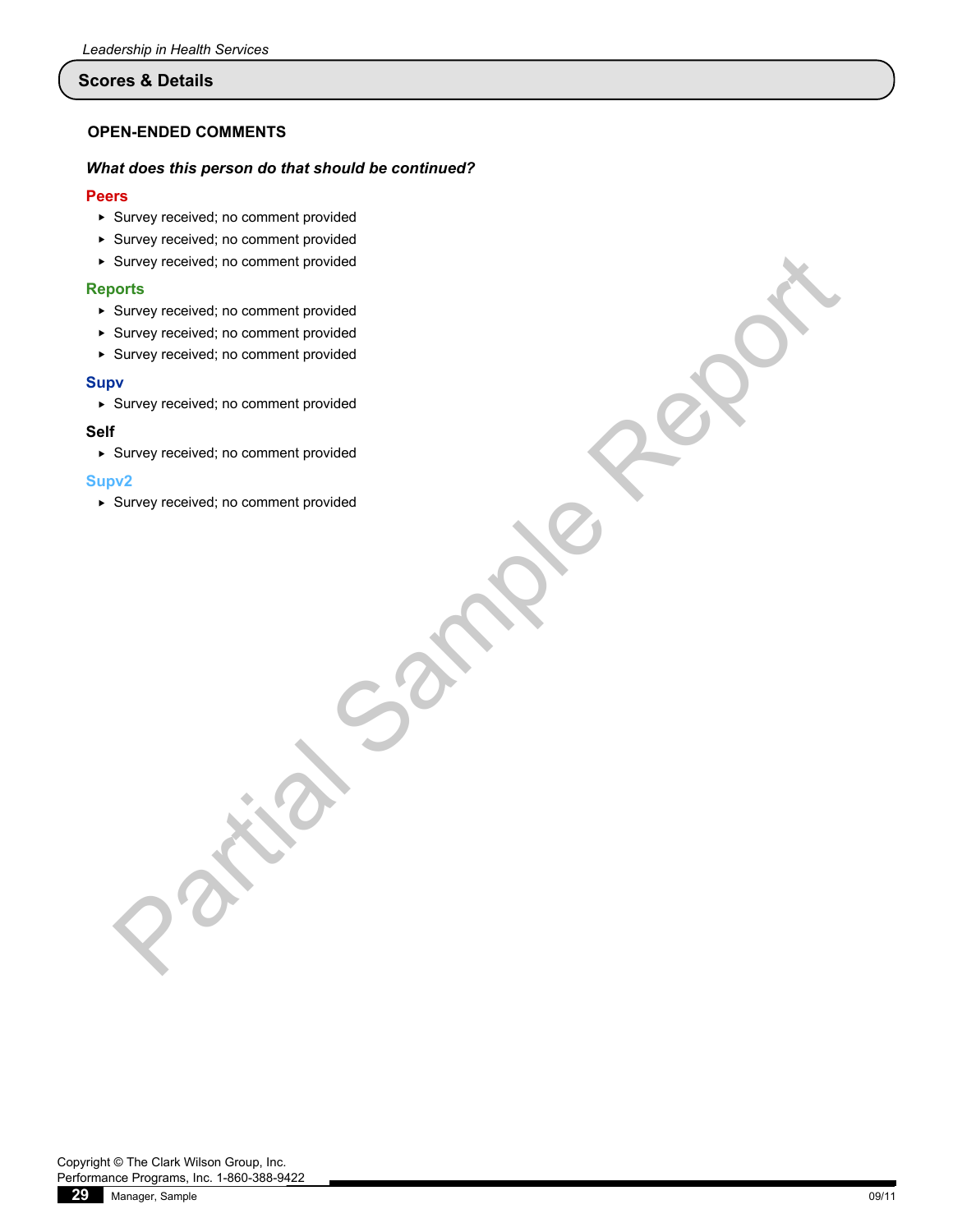### **OPEN-ENDED COMMENTS**

### *What should this person do to be more effective?*

### **Peers**

- $\triangleright$  Survey received; no comment provided
- $\blacktriangleright$  Survey received; no comment provided
- $\triangleright$  Survey received; no comment provided Survey received; no comment provided<br>Survey received; no comment provided<br>Survey received: no comment provided<br>We are vertex to comment provided<br>Survey received: no comment provided<br>Survey received: no comment provided<br>Sur

#### **Reports**

- $\triangleright$  Survey received; no comment provided
- $\blacktriangleright$  Survey received; no comment provided
- $\blacktriangleright$  Survey received; no comment provided

#### **Supv**

 $\triangleright$  Survey received; no comment provided

### **Self**

 $\triangleright$  Survey received; no comment provided

#### **Supv2**

 $\triangleright$  Survey received; no comment provided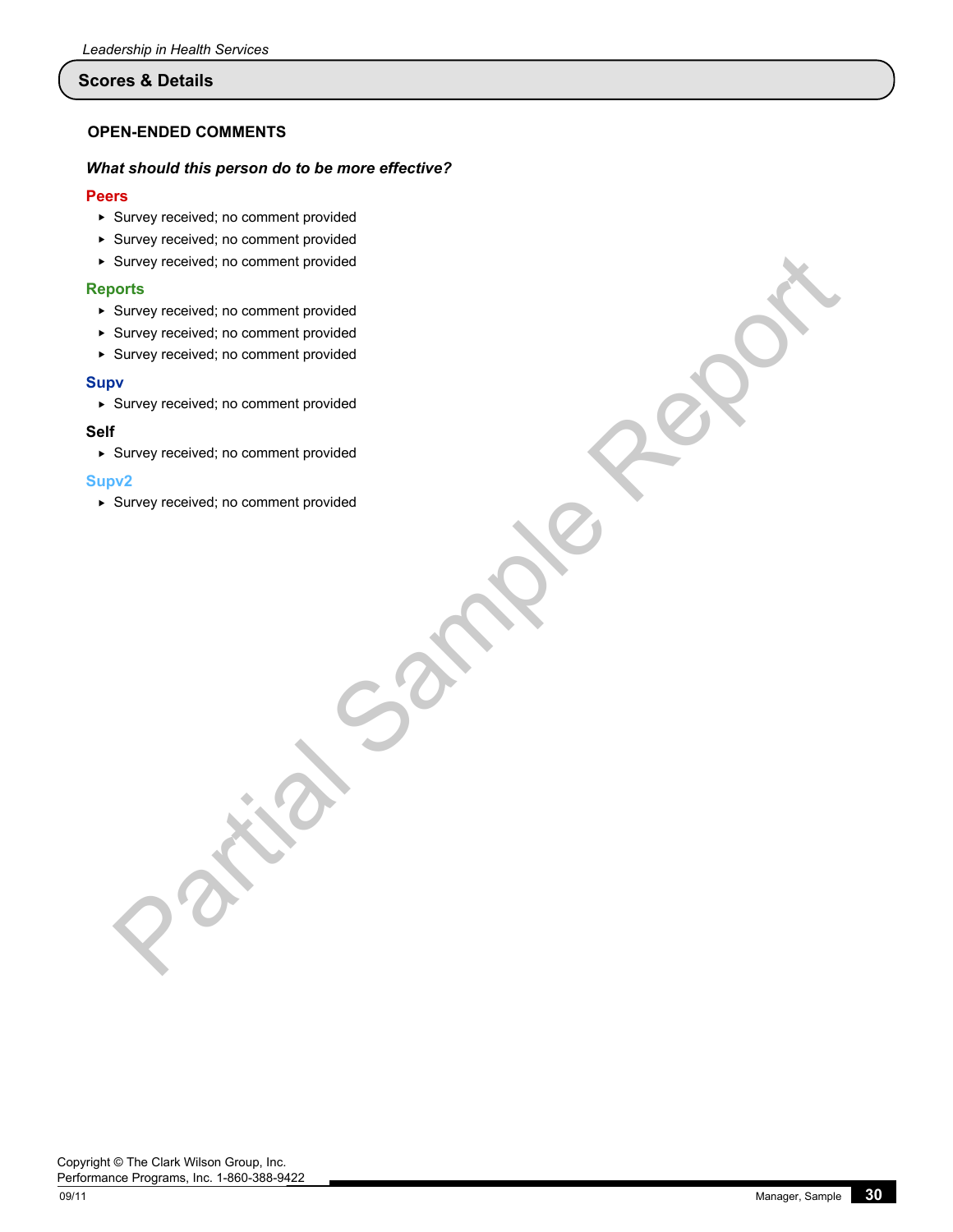### **OPEN-ENDED COMMENTS**

#### *What does this person do that should be stopped?*

### **Peers**

- $\triangleright$  Survey received; no comment provided
- $\blacktriangleright$  Survey received; no comment provided
- $\triangleright$  Survey received; no comment provided

#### **Reports**

- $\triangleright$  Survey received; no comment provided
- $\blacktriangleright$  Survey received; no comment provided Survey received; no comment provided<br>Survey received; no comment provided<br>Survey received: no comment provided<br>We are vertex to comment provided<br>Survey received: no comment provided<br>Survey received: no comment provided<br>Sur
- $\blacktriangleright$  Survey received; no comment provided

#### **Supv**

 $\triangleright$  Survey received; no comment provided

#### **Self**

 $\triangleright$  Survey received; no comment provided

#### **Supv2**

 $\triangleright$  Survey received; no comment provided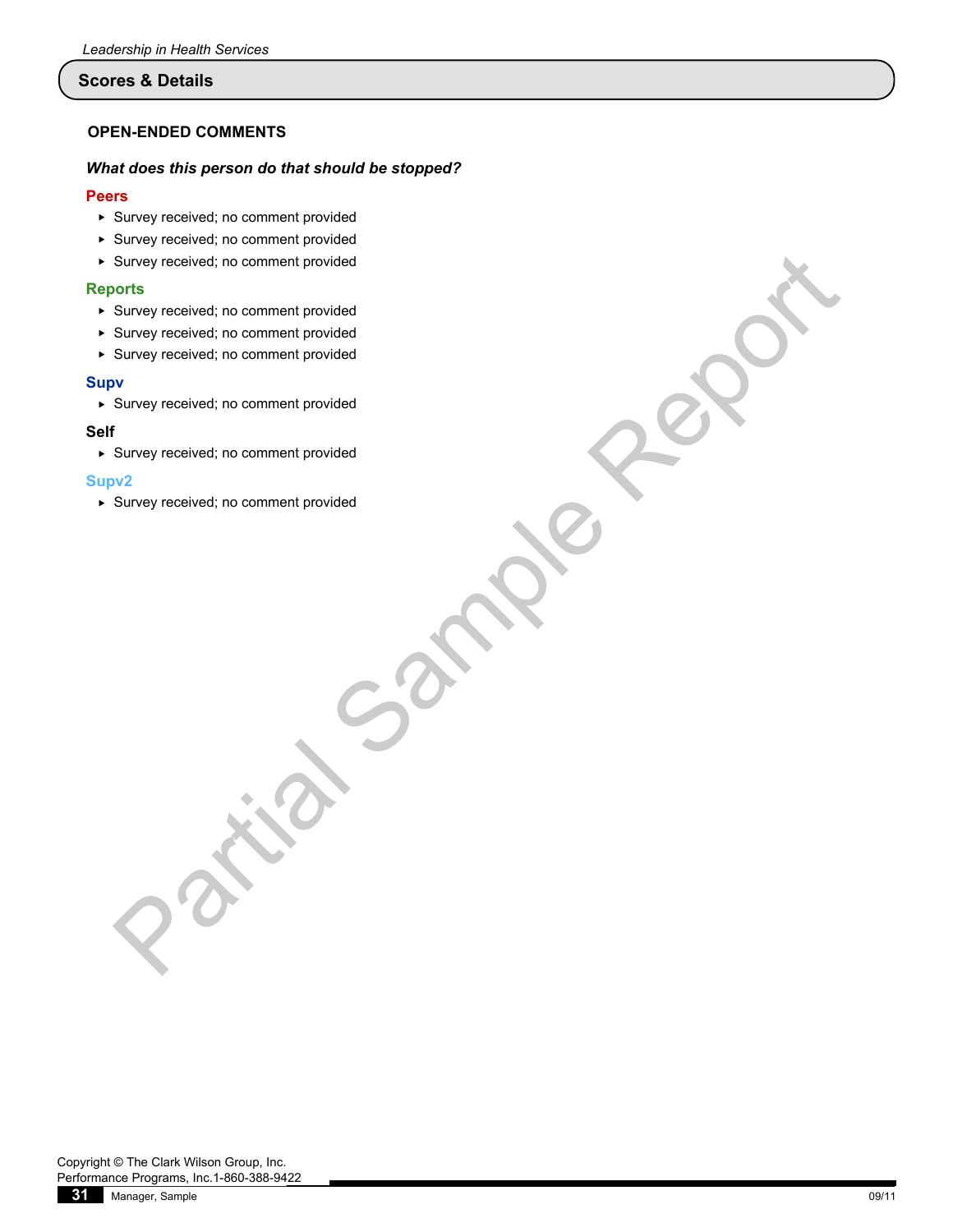### *How do I create a plan to improve?*



### **CENTILE SCORES AND BLIND SPOT ANALYSIS**

This chart shows your centile scores broken out by rater group. Shading and centile ranking designations help you identify whether your scores are considered Low, Low Average, Average, High Average or High.

A blind spot analysis is shown to the right of each dimension. This analysis compares the specified rater group's centile scores with your Self scores. This comparison will help you determine whether or not a particular dimension (skill) is considered a Blind Spot or Strength.



**Note**: Situational dimensions marked with (\*\*\*) are not included in the Blind Spot Analysis. These dimensions need to be interpreted in light of the situation and high scores may not be desired.

### **CURRENT CENTILE SCORES COMPARED TO PREVIOUS SCORES**

This chart shows the range of numeric changes, up (+) or down (-) from your previous centile scores. For example, +20 means that the centile rank went up 20 points or you have improved. Shading is used in this chart to indicate that the centile score has decreased from your previous centile scores. Understanding where your scores have decreased or increased can aid you in creating or adjusting your development plan.

### **DEVELOPMENT PLAN TEMPLATE**

These pages provide you with space to create a development plan based on your results. Before you begin creating your development plan, you'll need to read and understand the results from this report.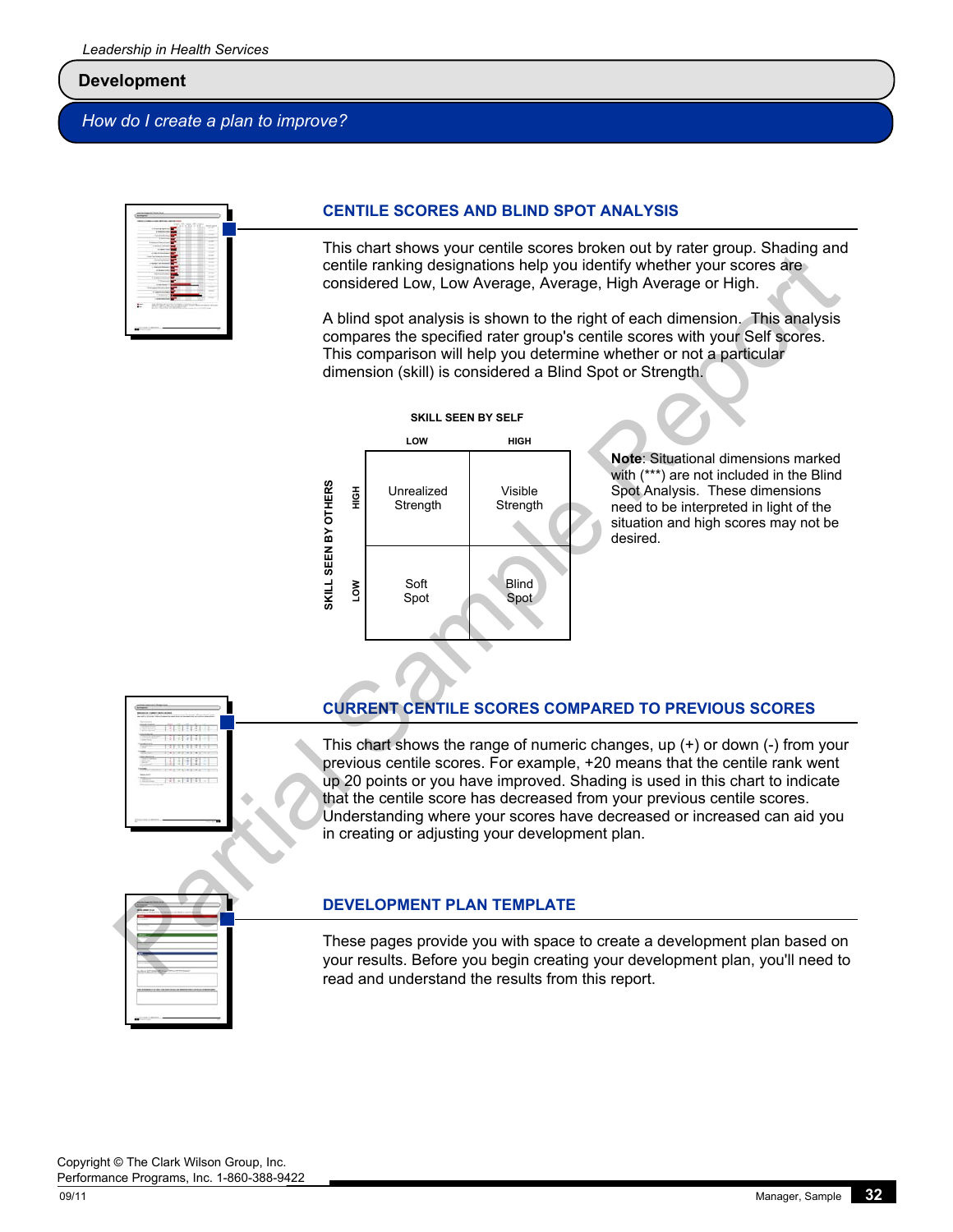# **CENTILE SCORES & BLIND SPOT ANALYSIS FOR PEERS**

|                                                                                                                                                                                                                                                                                                                                                                                                   |           | LOW |    | LOW<br><b>AVERAGE</b> | <b>AVERAGE</b> |    | <b>HIGH</b><br><b>AVERAGE</b> |    | <b>HIGH</b> |                            |
|---------------------------------------------------------------------------------------------------------------------------------------------------------------------------------------------------------------------------------------------------------------------------------------------------------------------------------------------------------------------------------------------------|-----------|-----|----|-----------------------|----------------|----|-------------------------------|----|-------------|----------------------------|
|                                                                                                                                                                                                                                                                                                                                                                                                   |           | 10  | 20 | 30<br>40              | 50             | 60 | 70                            | 80 | 90          | <b>BLIND SPOT ANALYSIS</b> |
| A. Envisioning Opportunities                                                                                                                                                                                                                                                                                                                                                                      | 40<br>23  |     |    |                       |                |    |                               |    |             | UNREALIZED STRENGTH        |
| <b>B. Establishing Goals</b>                                                                                                                                                                                                                                                                                                                                                                      | 44<br>52  |     |    |                       |                |    |                               |    |             | <b>VISIBLE STRENGTH</b>    |
| C. Innovation/Risk-taking                                                                                                                                                                                                                                                                                                                                                                         | 41<br>42  |     |    |                       |                |    |                               |    |             | <b>VISIBLE STRENGTH</b>    |
| D. Understanding Healthcare Environment                                                                                                                                                                                                                                                                                                                                                           | 32<br>54  |     |    |                       |                |    |                               |    |             | <b>BLIND SPOT</b>          |
| <b>E. Managing Financial Drivers</b>                                                                                                                                                                                                                                                                                                                                                              | -41<br>69 |     |    |                       |                |    |                               |    |             | <b>VISIBLE STRENGTH</b>    |
| F. Expertise                                                                                                                                                                                                                                                                                                                                                                                      | 34<br>39  |     |    |                       |                |    |                               |    |             | <b>SOFT SPOT</b>           |
| <b>G. Clarity of Communications</b>                                                                                                                                                                                                                                                                                                                                                               | 35<br>40  |     |    |                       |                |    |                               |    |             | <b>BLIND SPOT</b>          |
| H. Empowering Employees                                                                                                                                                                                                                                                                                                                                                                           | 46<br>35  |     |    |                       |                |    |                               |    |             | UNREALIZED STRENGTH        |
| I. Building a Team Environment                                                                                                                                                                                                                                                                                                                                                                    | 47<br>35  |     |    |                       |                |    |                               |    |             | UNREALIZED STRENGTH        |
| J. Coaching for Performance                                                                                                                                                                                                                                                                                                                                                                       | 55<br>55  |     |    |                       |                |    |                               |    |             | <b>VISIBLE STRENGTH</b>    |
| K. Customer Focus                                                                                                                                                                                                                                                                                                                                                                                 | 47<br>47  |     |    |                       |                |    |                               |    |             | <b>VISIBLE STRENGTH</b>    |
| L. Openness to Feedback                                                                                                                                                                                                                                                                                                                                                                           | 49<br>42  |     |    |                       |                |    |                               |    |             | <b>VISIBLE STRENGTH</b>    |
| <b>M. Managing Conflict</b>                                                                                                                                                                                                                                                                                                                                                                       | 56<br>49  |     |    |                       |                |    |                               |    |             | <b>VISIBLE STRENGTH</b>    |
| N. Standards of Performance                                                                                                                                                                                                                                                                                                                                                                       | 32<br>43  |     |    |                       |                |    |                               |    |             | <b>BLIND SPOT</b>          |
| <b>O. Persuasiveness</b>                                                                                                                                                                                                                                                                                                                                                                          | 45<br>27  |     |    |                       |                |    |                               |    |             | UNREALIZED STRENGTH        |
| P. Goal Pressure (***)                                                                                                                                                                                                                                                                                                                                                                            | 97<br>99  |     |    |                       |                |    |                               |    |             |                            |
| Q. Recognizing & Rewarding Others                                                                                                                                                                                                                                                                                                                                                                 | 45<br>38  |     |    |                       |                |    |                               |    |             | UNREALIZED STRENGTH        |
| R. Trustworthiness/Integrity                                                                                                                                                                                                                                                                                                                                                                      | 34<br>14  |     |    |                       |                |    |                               |    |             | SOFT SPOT                  |
| S. Tension Level (***)                                                                                                                                                                                                                                                                                                                                                                            | 98<br>99  |     |    |                       |                |    |                               |    |             |                            |
| <b>T. Overall Effectiveness</b>                                                                                                                                                                                                                                                                                                                                                                   |           |     |    |                       |                |    |                               |    |             | UNREALIZED STRENGTH        |
| VISIBLE STRENGTH = Rated AVERAGE, HIGH AVERAGE or HIGH by others and yourself<br>Peers<br>UNREALIZED STRENGTH = Rated LOW or LOW AVERAGE by yourself, while rated AVERAGE, HIGH AVERAGE or HIGH by others<br><b>Self</b><br>SOFT SPOT = Rated LOW or LOW AVERAGE by others and yourself<br>BLIND SPOT = Rated AVERAGE, HIGH AVERAGE or HIGH by yourself, while rated LOW or LOW AVERAGE by others |           |     |    |                       |                |    |                               |    |             |                            |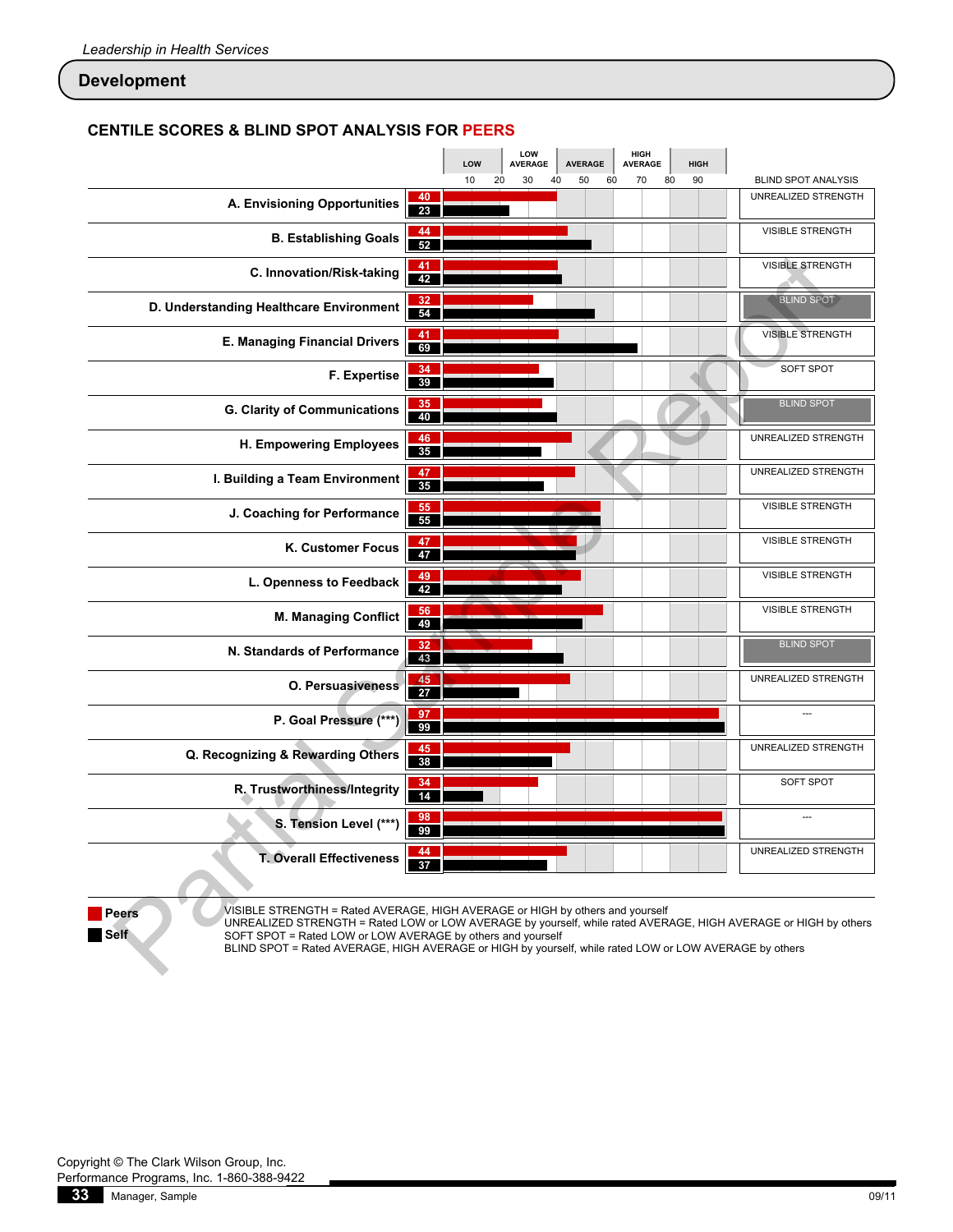### **CENTILE SCORES & BLIND SPOT ANALYSIS FOR REPORTS**

|                                                                                                                                                                                                                                                                                                                                                                                                     |          | LOW | LOW<br><b>AVERAGE</b> |    | <b>AVERAGE</b> |    | HIGH<br><b>AVERAGE</b> |    | <b>HIGH</b> |                            |
|-----------------------------------------------------------------------------------------------------------------------------------------------------------------------------------------------------------------------------------------------------------------------------------------------------------------------------------------------------------------------------------------------------|----------|-----|-----------------------|----|----------------|----|------------------------|----|-------------|----------------------------|
|                                                                                                                                                                                                                                                                                                                                                                                                     |          | 10  | 20<br>30              | 40 | 50             | 60 | 70                     | 80 | 90          | <b>BLIND SPOT ANALYSIS</b> |
| A. Envisioning Opportunities                                                                                                                                                                                                                                                                                                                                                                        | 46<br>23 |     |                       |    |                |    |                        |    |             | UNREALIZED STRENGTH        |
| <b>B. Establishing Goals</b>                                                                                                                                                                                                                                                                                                                                                                        | 47<br>52 |     |                       |    |                |    |                        |    |             | <b>VISIBLE STRENGTH</b>    |
| C. Innovation/Risk-taking                                                                                                                                                                                                                                                                                                                                                                           | 41<br>42 |     |                       |    |                |    |                        |    |             | <b>VISIBLE STRENGTH</b>    |
| D. Understanding Healthcare Environment                                                                                                                                                                                                                                                                                                                                                             | 41<br>54 |     |                       |    |                |    |                        |    |             | <b>VISIBLE STRENGTH</b>    |
| <b>E. Managing Financial Drivers</b>                                                                                                                                                                                                                                                                                                                                                                | 48<br>69 |     |                       |    |                |    |                        |    |             | <b>VISIBLE STRENGTH</b>    |
| F. Expertise                                                                                                                                                                                                                                                                                                                                                                                        | 45<br>39 |     |                       |    |                |    |                        |    |             | UNREALIZED STRENGTH        |
| <b>G. Clarity of Communications</b>                                                                                                                                                                                                                                                                                                                                                                 | 35<br>40 |     |                       |    |                |    |                        |    |             | <b>BLIND SPOT</b>          |
| <b>H. Empowering Employees</b>                                                                                                                                                                                                                                                                                                                                                                      | 41<br>35 |     |                       |    |                |    |                        |    |             | UNREALIZED STRENGTH        |
| I. Building a Team Environment                                                                                                                                                                                                                                                                                                                                                                      | 32<br>35 |     |                       |    |                |    |                        |    |             | <b>SOFT SPOT</b>           |
| J. Coaching for Performance                                                                                                                                                                                                                                                                                                                                                                         | 52<br>55 |     |                       |    |                |    |                        |    |             | <b>VISIBLE STRENGTH</b>    |
| K. Customer Focus                                                                                                                                                                                                                                                                                                                                                                                   | 31<br>47 |     |                       |    |                |    |                        |    |             | <b>BLIND SPOT</b>          |
| L. Openness to Feedback                                                                                                                                                                                                                                                                                                                                                                             | 54<br>42 |     |                       |    |                |    |                        |    |             | <b>VISIBLE STRENGTH</b>    |
| <b>M. Managing Conflict</b>                                                                                                                                                                                                                                                                                                                                                                         | 52<br>49 |     |                       |    |                |    |                        |    |             | <b>VISIBLE STRENGTH</b>    |
| N. Standards of Performance                                                                                                                                                                                                                                                                                                                                                                         | 34<br>43 |     |                       |    |                |    |                        |    |             | <b>BLIND SPOT</b>          |
| <b>O. Persuasiveness</b>                                                                                                                                                                                                                                                                                                                                                                            | 57<br>27 |     |                       |    |                |    |                        |    |             | UNREALIZED STRENGTH        |
| P. Goal Pressure (***)                                                                                                                                                                                                                                                                                                                                                                              | 96<br>99 |     |                       |    |                |    |                        |    |             |                            |
| Q. Recognizing & Rewarding Others                                                                                                                                                                                                                                                                                                                                                                   | 54<br>38 |     |                       |    |                |    |                        |    |             | UNREALIZED STRENGTH        |
| R. Trustworthiness/Integrity                                                                                                                                                                                                                                                                                                                                                                        | 38<br>14 |     |                       |    |                |    |                        |    |             | <b>SOFT SPOT</b>           |
| S. Tension Level (***)                                                                                                                                                                                                                                                                                                                                                                              | 96<br>99 |     |                       |    |                |    |                        |    |             |                            |
| <b>T. Overall Effectiveness</b>                                                                                                                                                                                                                                                                                                                                                                     | 45<br>37 |     |                       |    |                |    |                        |    |             | UNREALIZED STRENGTH        |
| VISIBLE STRENGTH = Rated AVERAGE, HIGH AVERAGE or HIGH by others and yourself<br>Reports<br>UNREALIZED STRENGTH = Rated LOW or LOW AVERAGE by yourself, while rated AVERAGE, HIGH AVERAGE or HIGH by others<br><b>Self</b><br>SOFT SPOT = Rated LOW or LOW AVERAGE by others and yourself<br>BLIND SPOT = Rated AVERAGE, HIGH AVERAGE or HIGH by yourself, while rated LOW or LOW AVERAGE by others |          |     |                       |    |                |    |                        |    |             |                            |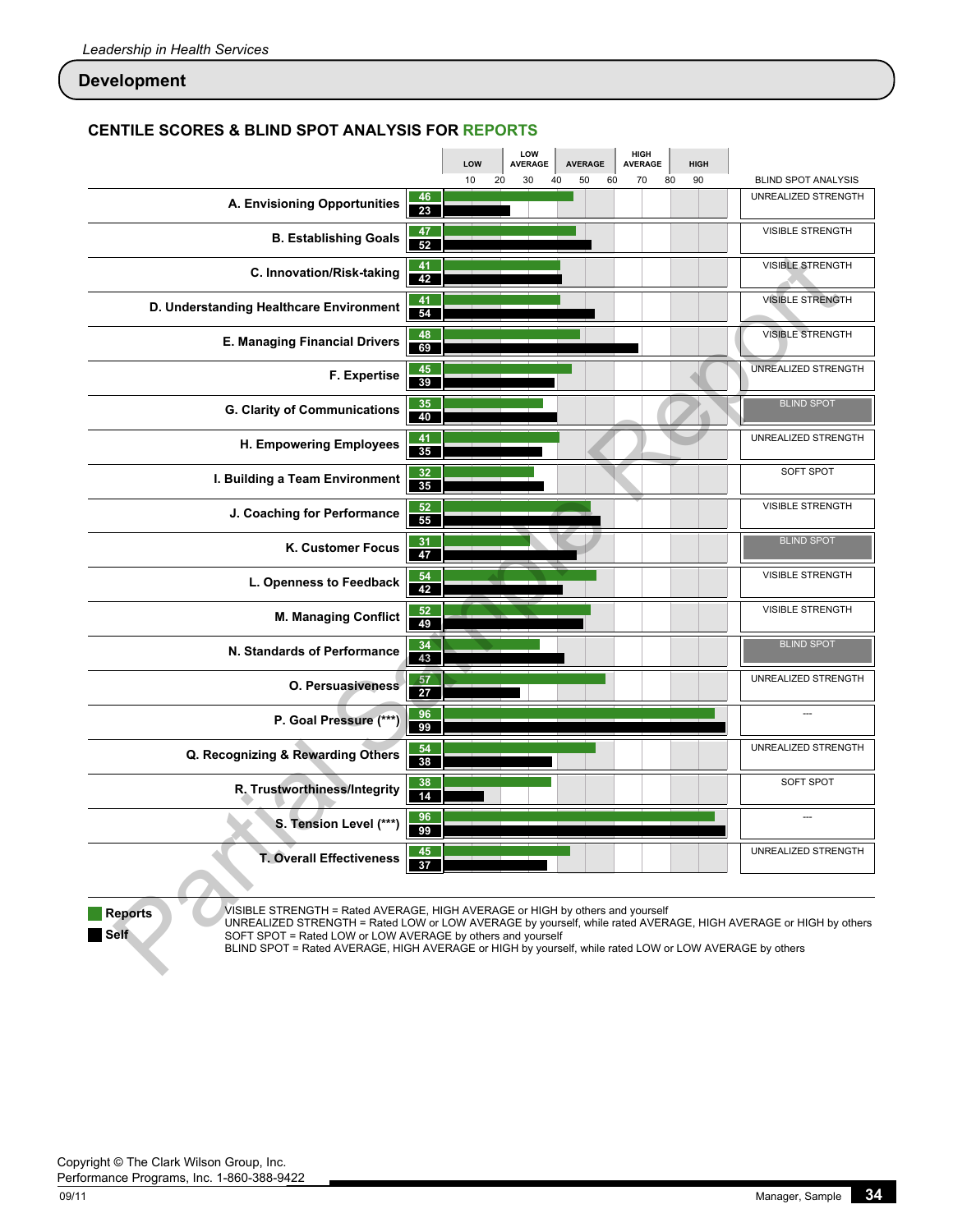# **CENTILE SCORES & BLIND SPOT ANALYSIS FOR SUPV**

|                                                                                                                                                                                                                                                                                                                                                                                                  |          | LOW |    | LOW<br><b>AVERAGE</b> |    | <b>AVERAGE</b> |    | HIGH<br><b>AVERAGE</b> |    | <b>HIGH</b> |                            |
|--------------------------------------------------------------------------------------------------------------------------------------------------------------------------------------------------------------------------------------------------------------------------------------------------------------------------------------------------------------------------------------------------|----------|-----|----|-----------------------|----|----------------|----|------------------------|----|-------------|----------------------------|
|                                                                                                                                                                                                                                                                                                                                                                                                  |          | 10  | 20 | 30                    | 40 | 50             | 60 | 70                     | 80 | 90          | <b>BLIND SPOT ANALYSIS</b> |
| A. Envisioning Opportunities                                                                                                                                                                                                                                                                                                                                                                     | 29<br>23 |     |    |                       |    |                |    |                        |    |             | SOFT SPOT                  |
| <b>B. Establishing Goals</b>                                                                                                                                                                                                                                                                                                                                                                     | 28<br>52 |     |    |                       |    |                |    |                        |    |             | <b>BLIND SPOT</b>          |
| C. Innovation/Risk-taking                                                                                                                                                                                                                                                                                                                                                                        | 33<br>42 |     |    |                       |    |                |    |                        |    |             | <b>BLIND SPOT</b>          |
| D. Understanding Healthcare Environment                                                                                                                                                                                                                                                                                                                                                          | 33<br>54 |     |    |                       |    |                |    |                        |    |             | <b>BLIND SPOT</b>          |
| <b>E. Managing Financial Drivers</b>                                                                                                                                                                                                                                                                                                                                                             | 31<br>69 |     |    |                       |    |                |    |                        |    |             | <b>BLIND SPOT</b>          |
| F. Expertise                                                                                                                                                                                                                                                                                                                                                                                     | 43<br>39 |     |    |                       |    |                |    |                        |    |             | <b>UNREALIZED STRENGTH</b> |
| <b>G. Clarity of Communications</b>                                                                                                                                                                                                                                                                                                                                                              | 43<br>40 |     |    |                       |    |                |    |                        |    |             | <b>VISIBLE STRENGTH</b>    |
| H. Empowering Employees                                                                                                                                                                                                                                                                                                                                                                          | 33<br>35 |     |    |                       |    |                |    |                        |    |             | SOFT SPOT                  |
| I. Building a Team Environment                                                                                                                                                                                                                                                                                                                                                                   | 31<br>35 |     |    |                       |    |                |    |                        |    |             | SOFT SPOT                  |
| J. Coaching for Performance                                                                                                                                                                                                                                                                                                                                                                      | 57<br>55 |     |    |                       |    |                |    |                        |    |             | <b>VISIBLE STRENGTH</b>    |
| K. Customer Focus                                                                                                                                                                                                                                                                                                                                                                                | 26<br>47 |     |    |                       |    |                |    |                        |    |             | <b>BLIND SPOT</b>          |
| L. Openness to Feedback                                                                                                                                                                                                                                                                                                                                                                          | 35<br>42 |     |    |                       |    |                |    |                        |    |             | <b>BLIND SPOT</b>          |
| <b>M. Managing Conflict</b>                                                                                                                                                                                                                                                                                                                                                                      | 41<br>49 |     |    |                       |    |                |    |                        |    |             | <b>VISIBLE STRENGTH</b>    |
| N. Standards of Performance                                                                                                                                                                                                                                                                                                                                                                      | 22<br>43 |     |    |                       |    |                |    |                        |    |             | <b>BLIND SPOT</b>          |
| <b>O. Persuasiveness</b>                                                                                                                                                                                                                                                                                                                                                                         | 58<br>27 |     |    |                       |    |                |    |                        |    |             | UNREALIZED STRENGTH        |
| P. Goal Pressure (***)                                                                                                                                                                                                                                                                                                                                                                           | 98<br>99 |     |    |                       |    |                |    |                        |    |             |                            |
| Q. Recognizing & Rewarding Others                                                                                                                                                                                                                                                                                                                                                                | 38<br>38 |     |    |                       |    |                |    |                        |    |             | SOFT SPOT                  |
| R. Trustworthiness/Integrity                                                                                                                                                                                                                                                                                                                                                                     | 36<br>14 |     |    |                       |    |                |    |                        |    |             | <b>SOFT SPOT</b>           |
| S. Tension Level (***)                                                                                                                                                                                                                                                                                                                                                                           | 98<br>99 |     |    |                       |    |                |    |                        |    |             | ---                        |
| <b>T. Overall Effectiveness</b>                                                                                                                                                                                                                                                                                                                                                                  | 31<br>37 |     |    |                       |    |                |    |                        |    |             | SOFT SPOT                  |
| VISIBLE STRENGTH = Rated AVERAGE, HIGH AVERAGE or HIGH by others and yourself<br>Supv<br>UNREALIZED STRENGTH = Rated LOW or LOW AVERAGE by yourself, while rated AVERAGE, HIGH AVERAGE or HIGH by others<br><b>Self</b><br>SOFT SPOT = Rated LOW or LOW AVERAGE by others and yourself<br>BLIND SPOT = Rated AVERAGE, HIGH AVERAGE or HIGH by yourself, while rated LOW or LOW AVERAGE by others |          |     |    |                       |    |                |    |                        |    |             |                            |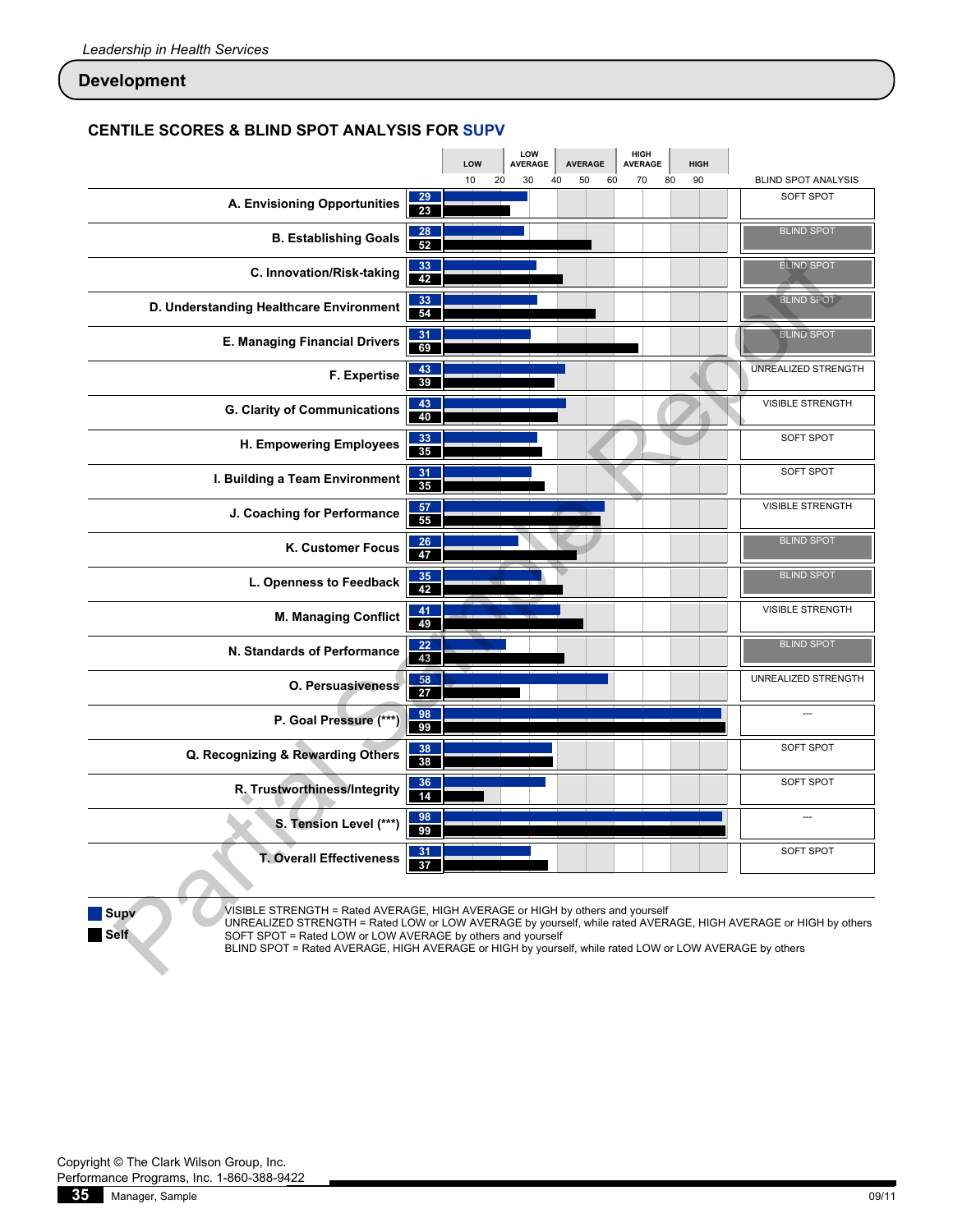# **CENTILE SCORES & BLIND SPOT ANALYSIS FOR SUPV2**

|                                                                                                                                                                                                                                                                                                                                                                                                               |           | LOW |    | LOW<br><b>AVERAGE</b> | <b>AVERAGE</b> |    | HIGH<br><b>AVERAGE</b> |    | <b>HIGH</b> |                            |
|---------------------------------------------------------------------------------------------------------------------------------------------------------------------------------------------------------------------------------------------------------------------------------------------------------------------------------------------------------------------------------------------------------------|-----------|-----|----|-----------------------|----------------|----|------------------------|----|-------------|----------------------------|
|                                                                                                                                                                                                                                                                                                                                                                                                               |           | 10  | 20 | 30                    | 40<br>50       | 60 | 70                     | 80 | 90          | <b>BLIND SPOT ANALYSIS</b> |
| A. Envisioning Opportunities                                                                                                                                                                                                                                                                                                                                                                                  | 51<br>23  |     |    |                       |                |    |                        |    |             | UNREALIZED STRENGTH        |
| <b>B. Establishing Goals</b>                                                                                                                                                                                                                                                                                                                                                                                  | 46<br>52  |     |    |                       |                |    |                        |    |             | <b>VISIBLE STRENGTH</b>    |
| C. Innovation/Risk-taking                                                                                                                                                                                                                                                                                                                                                                                     | 53<br>42  |     |    |                       |                |    |                        |    |             | <b>VISIBLE STRENGTH</b>    |
| D. Understanding Healthcare Environment                                                                                                                                                                                                                                                                                                                                                                       | 56<br>54  |     |    |                       |                |    |                        |    |             | <b>VISIBLE STRENGTH</b>    |
| <b>E. Managing Financial Drivers</b>                                                                                                                                                                                                                                                                                                                                                                          | 58<br>69  |     |    |                       |                |    |                        |    |             | <b>VISIBLE STRENGTH</b>    |
| F. Expertise                                                                                                                                                                                                                                                                                                                                                                                                  | 43<br>39  |     |    |                       |                |    |                        |    |             | UNREALIZED STRENGTH        |
| <b>G. Clarity of Communications</b>                                                                                                                                                                                                                                                                                                                                                                           | 43<br>40  |     |    |                       |                |    |                        |    |             | <b>VISIBLE STRENGTH</b>    |
| H. Empowering Employees                                                                                                                                                                                                                                                                                                                                                                                       | 33<br>35  |     |    |                       |                |    |                        |    |             | SOFT SPOT                  |
| I. Building a Team Environment                                                                                                                                                                                                                                                                                                                                                                                | 31<br>35  |     |    |                       |                |    |                        |    |             | SOFT SPOT                  |
| J. Coaching for Performance                                                                                                                                                                                                                                                                                                                                                                                   | 39<br>55  |     |    |                       |                |    |                        |    |             | <b>BLIND SPOT</b>          |
| K. Customer Focus                                                                                                                                                                                                                                                                                                                                                                                             | 38<br>47  |     |    |                       |                |    |                        |    |             | <b>BLIND SPOT</b>          |
| L. Openness to Feedback                                                                                                                                                                                                                                                                                                                                                                                       | 46<br>42  |     |    |                       |                |    |                        |    |             | <b>VISIBLE STRENGTH</b>    |
| <b>M. Managing Conflict</b>                                                                                                                                                                                                                                                                                                                                                                                   | 64<br>49  |     |    |                       |                |    |                        |    |             | <b>VISIBLE STRENGTH</b>    |
| N. Standards of Performance                                                                                                                                                                                                                                                                                                                                                                                   | 60<br>43  |     |    |                       |                |    |                        |    |             | <b>VISIBLE STRENGTH</b>    |
| <b>O. Persuasiveness</b>                                                                                                                                                                                                                                                                                                                                                                                      | -58<br>27 |     |    |                       |                |    |                        |    |             | UNREALIZED STRENGTH        |
| P. Goal Pressure (***)                                                                                                                                                                                                                                                                                                                                                                                        | 98<br>99  |     |    |                       |                |    |                        |    |             | $\sim$                     |
| Q. Recognizing & Rewarding Others                                                                                                                                                                                                                                                                                                                                                                             | 27<br>38  |     |    |                       |                |    |                        |    |             | <b>SOFT SPOT</b>           |
| R. Trustworthiness/Integrity                                                                                                                                                                                                                                                                                                                                                                                  | 14        |     |    |                       |                |    |                        |    |             | SOFT SPOT                  |
| S. Tension Level (***)                                                                                                                                                                                                                                                                                                                                                                                        | 99<br>99  |     |    |                       |                |    |                        |    |             |                            |
| <b>T. Overall Effectiveness</b>                                                                                                                                                                                                                                                                                                                                                                               | 56<br>37  |     |    |                       |                |    |                        |    |             | UNREALIZED STRENGTH        |
| VISIBLE STRENGTH = Rated AVERAGE, HIGH AVERAGE or HIGH by others and yourself<br>Supv <sub>2</sub><br>UNREALIZED STRENGTH = Rated LOW or LOW AVERAGE by yourself, while rated AVERAGE, HIGH AVERAGE or HIGH by others<br><b>Self</b><br>SOFT SPOT = Rated LOW or LOW AVERAGE by others and yourself<br>BLIND SPOT = Rated AVERAGE, HIGH AVERAGE or HIGH by yourself, while rated LOW or LOW AVERAGE by others |           |     |    |                       |                |    |                        |    |             |                            |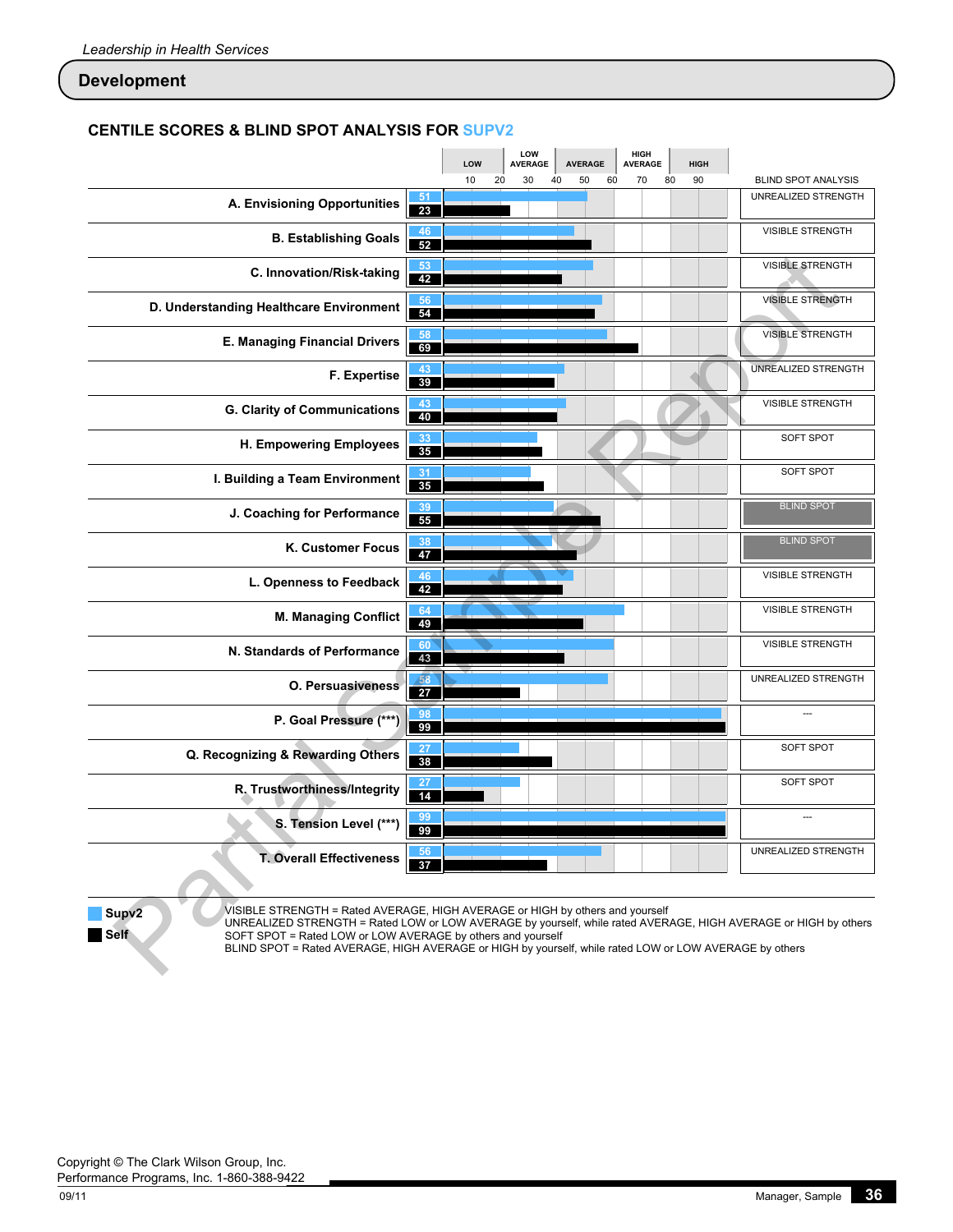### **CURRENT CENTILE SCORES COMPARED TO PREVIOUS SCORES**

The range of numeric changes, up (+) or down (-) are shown below. For example, +20 means that the centile rank went up 20 points. Shading indicates the centile score has decreased from your previous centile scores.

|  |  | <b>TASK CYCLE® SKILLS</b> |
|--|--|---------------------------|
|--|--|---------------------------|

| I. ENTREPRENEURIAL VISION                            | <b>PEERS</b> | <b>REPORTS</b> | <b>SUPV</b>  | <b>SELF</b> | SUPV <sub>2</sub>        |  |
|------------------------------------------------------|--------------|----------------|--------------|-------------|--------------------------|--|
| A. ENVISIONING OPPORTUNITIES                         | $+8$         | $+18$          | $+11$        | -67         | ---                      |  |
| <b>B. ESTABLISHING GOALS</b>                         | $+19$        | $+26$          | $-28$        | $-21$       | ---                      |  |
| C. INNOVATION/RISK-TAKING                            | $+16$        | $+22$          | $-25$        | $-13$       | $-$                      |  |
| II. PLANNING FOR THE FUTURE                          |              |                |              |             |                          |  |
| D. UNDERSTANDING THE HEALTHCARE ENVIRONME            | $+11$        | $+14$          | $+8$         | $-4$        |                          |  |
| E. MANAGING FINANCIAL DRIVERS                        | $+14$        | $+33$          | $\mathbf 0$  | $+15$       |                          |  |
| F. EXPERTISE                                         | $+25$        | $+21$          | $+22$        | $-14$       |                          |  |
| G. CLARITY OF COMMUNICATIONS                         | $+18$        | $+11$          | $+4$         | $-24$       |                          |  |
| III. MAXIMIZING HUMAN RESOURCES                      |              |                |              |             |                          |  |
| H. EMPOWERING EMPLOYEES                              | $+29$        | $+11$          | $+6$         | $+16$       | $\sim$                   |  |
| I. BUILDING A TEAM ENVIRONMENT                       | $+16$        | $-12$          | $-6$         | $+25$       | ---                      |  |
| J. COACHING FOR PERFORMANCE                          | $+12$        | $+8$           | $\mathbf{0}$ | 0           | ---                      |  |
| K. CUSTOMER FOCUS                                    | $\sim$       | $\sim$         | ÷            | ---         | $\cdots$                 |  |
| IV. FEEDBACK                                         |              |                |              |             |                          |  |
| L. OPENNESS TO FEEDBACK                              | $\mathbf 0$  | $+5$           | $-11$        | 0           | ---                      |  |
| M. MANAGING CONFLICT                                 | $+2$         | $+7$           | $-12$        | 0           | ---                      |  |
| V. DRIVING TOWARD RESULTS                            |              |                |              |             |                          |  |
| N. STANDARDS OF PERFORMANCE                          | $+26$        | $+2$           | $-45$        | $+16$       | $\sim$                   |  |
| O. PERSUASIVENESS                                    | $+34$        | $+17$          | $+14$        | $-35$       | ---                      |  |
| P. GOAL PRESSURE (***)                               | $+6$         | $\mathbf 0$    | $\mathbf 0$  | $+1$        | ---                      |  |
| <b>VI. RECOGNITION</b>                               |              |                |              |             |                          |  |
| Q. RECOGNIZING & REWARDING OTHERS.                   | $+25$        | $+6$           | $+16$        | 0           | $\overline{\phantom{a}}$ |  |
| <b>IMPACT</b><br>IMPT. RESIDUAL IMPACT               |              |                |              |             |                          |  |
| R. TRUSTWORTHINESS/INTEGRITY                         | $+20$        | $+1$           | $\mathbf 0$  | $-24$       | $\overline{\phantom{a}}$ |  |
| S. TENSION LEVEL (***).                              | $+4$         | $-1$           | $-1$         | $+83$       |                          |  |
| T. OVERALL EFFECTIVENESS                             | $+9$         | $+9$           | $+3$         | $-34$       | $\cdots$                 |  |
| (***) Must be interpreted in light of the situation. |              |                |              |             |                          |  |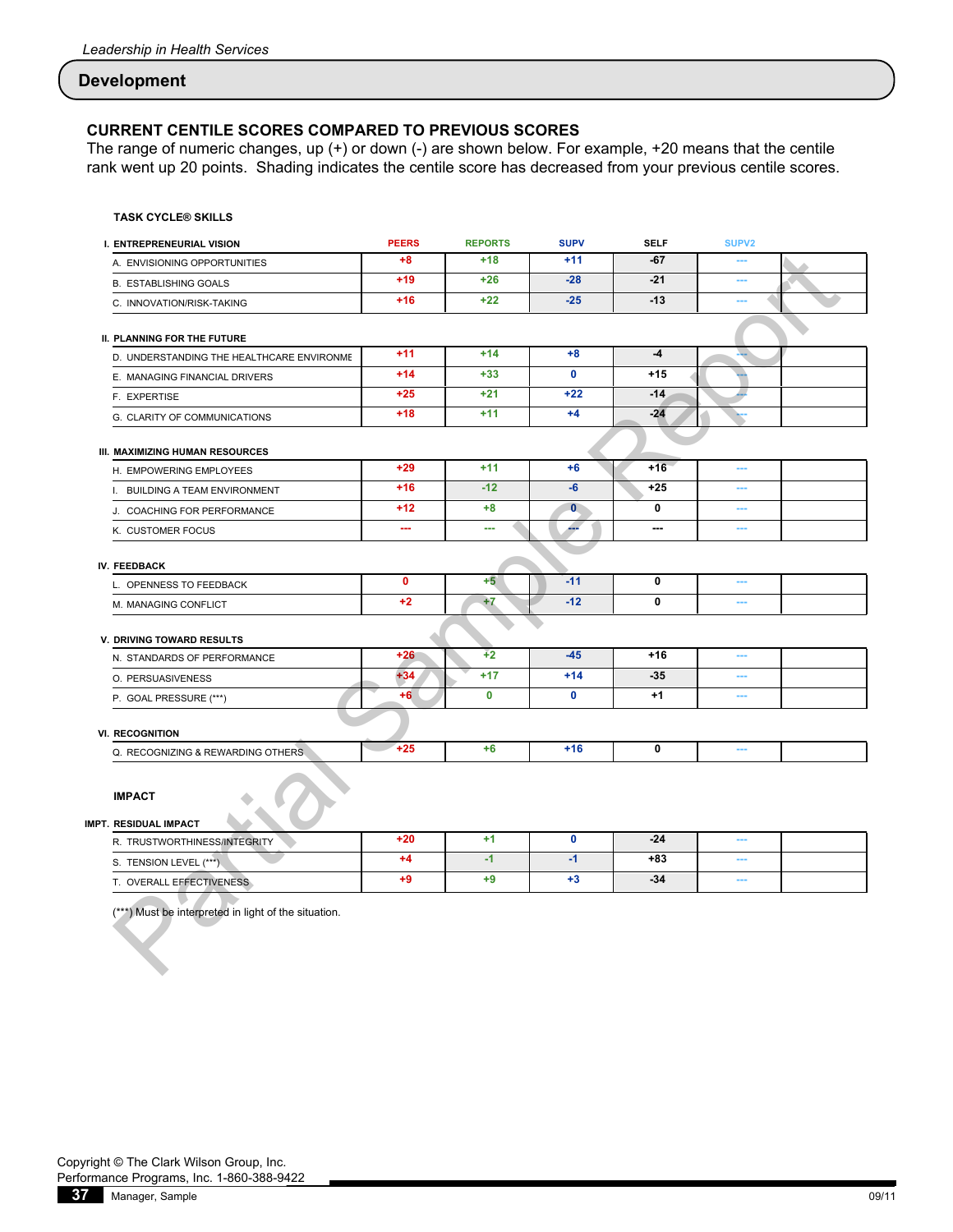### **DEVELOPMENT PLAN**

Summarize your feedback from each rater below to help identify an area for improvement.

| <b>PEERS</b>                                                                                                                                                                                                                                                                                                      |
|-------------------------------------------------------------------------------------------------------------------------------------------------------------------------------------------------------------------------------------------------------------------------------------------------------------------|
| List Key Strengths                                                                                                                                                                                                                                                                                                |
|                                                                                                                                                                                                                                                                                                                   |
| List Key Challenges                                                                                                                                                                                                                                                                                               |
|                                                                                                                                                                                                                                                                                                                   |
| <b>REPORTS</b>                                                                                                                                                                                                                                                                                                    |
| List Key Strengths                                                                                                                                                                                                                                                                                                |
| List Key Challenges                                                                                                                                                                                                                                                                                               |
|                                                                                                                                                                                                                                                                                                                   |
| <b>SUPV</b>                                                                                                                                                                                                                                                                                                       |
| List Key Strengths                                                                                                                                                                                                                                                                                                |
| List Key Challenges                                                                                                                                                                                                                                                                                               |
| Enter your most important business objectives and career goals. These are the best guides for deciding what to do about the<br>strengths and challenges that you summarized above.                                                                                                                                |
|                                                                                                                                                                                                                                                                                                                   |
| Development Focus. Consider your challenges in light of what you need to achieve in the near future and remember that<br>Phases I & II of the Task Cycle® are where you get the most leverage. Note below your priorities for development before<br>lining out one or more development items in the next section. |

| <b>SUPV</b>         |  |
|---------------------|--|
| List Key Strengths  |  |
| List Key Challenges |  |
|                     |  |